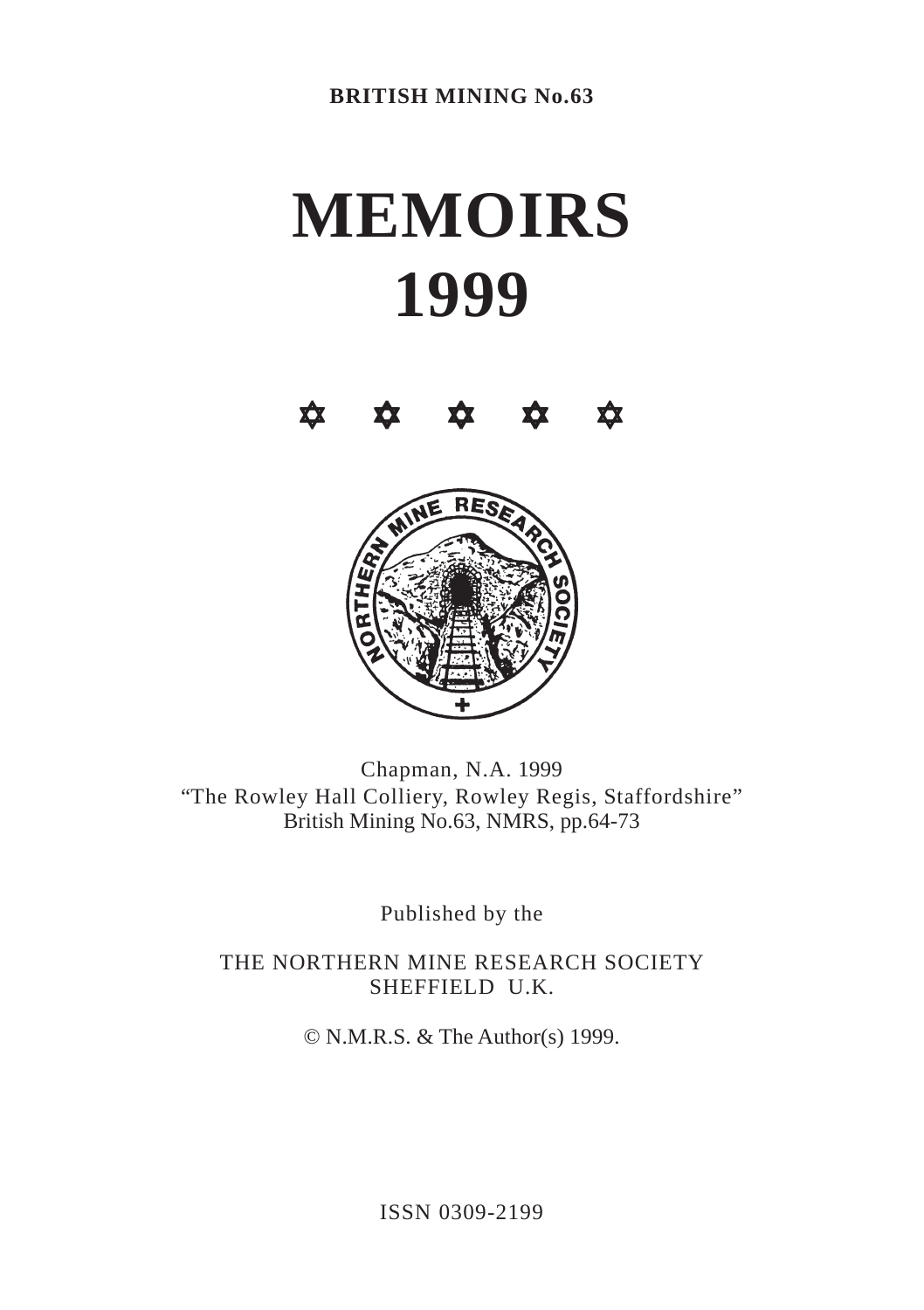#### BRITISH MINING No.63

#### **THE ROWLEY HALL COLLIERY, ROWLEY REGIS, STAFFS**

#### by Nigel Chapman

#### **INTRODUCTION**

From Sedgley to Rowley Regis, a low range of hills stretches in a south easterly direction across the Black Country and forms a marked feature of the landscape when viewed either from the Stourbridge or Wolverhampton sides. Created by the intrusion of a basalt dyke, these hills were known to have cut through the coal and limestone measures. South of the basalt dyke the land slopes to form a wide shallow valley containing the town of Oldbury. To the west of the town, there was a large lake, known as the Titford Pool, which used to supply the Birmingham to Wolverhampton Canal. This had been constructed in the 1770s to improve the transport of goods, especially coal, into Birmingham. Soon collieries were opened and tramways laid along the south side of the canal in the parish of Oldbury. A survey made in 1835 for a proposed branch 'cut' to the Titford Pool shows four collieries, but once this construction was completed in 1837 the sinking of shafts and the construction of tramways all the way to the Pool was undertaken and tramways, steam winders and wooden head frames, together with the debris of coalmining, dominated this once green valley in the parish of Oldbury.

Collieries which developed towards 1850 were located on the higher ground to the north, thus requiring deeper shafts and risking encounters with the basalt rock instead of the coal measures. On the plus side, the basalt was of



Fig.1 Surface layout of Rowley Hall Colliery, Rowley Regis. SO974875.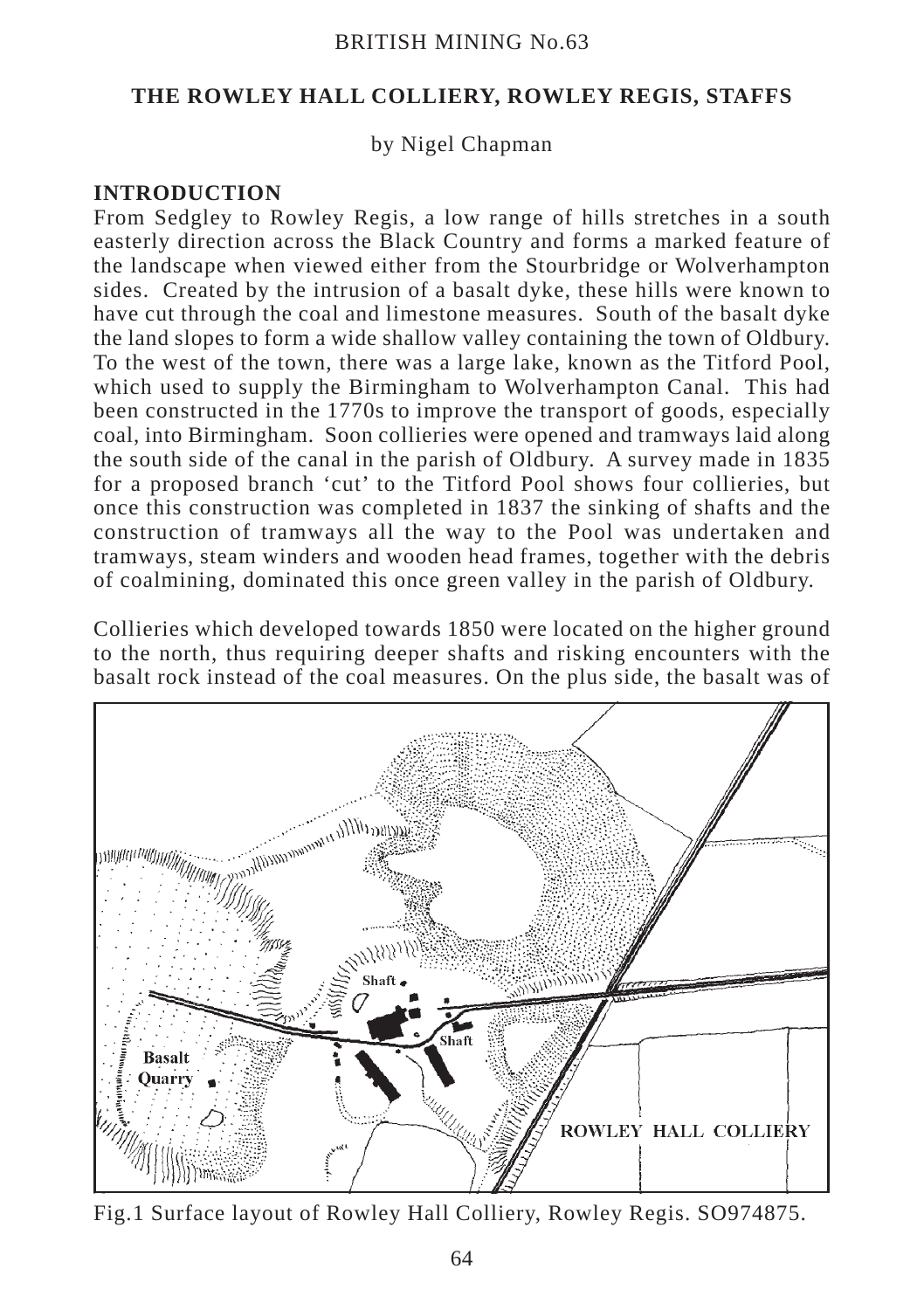## THE ROWLEY HALL COLLIERY, ROWLEY REGIS, STAFFS



*Plate I: Rowley Hall Colliery, Rowley Regis. SO974875.*

good quality for road making and had already been quarried to a small extent. On the higher slopes of the Rowley Hills, the Earl of Dudley sank his Ramrod Hall Colliery about 1855 and located the Thick Coal at a depth of 567 feet or 189 yards. The Thick Coal proved to be 25 feet thick, of good quality and free from the effects of the basalt dyke. (It had been feared that the molten basalt would have migrated in the fissures of the strata and reached into the coal measures to char areas into coke, but fortunately the basalt had had less effect on the coal seams then expected and had left only localised areas of burnt coal.)

On September 29th 1865, the Rev. William Alexander Newman, of Canterbury, Kent, leased 47 acres of coal, ironstone and basalt (if found) lying under his estate of Rowley Hall in Rowley Regis, Staffordshire, to Wright and North, coalmasters. Brothers David and William North, of Dudley, and Edwin Arthur Wright, of Rowley Regis, were partners in the concern that leased the minerals for 35 years. For the first year a peppercorn rent was demanded, but after that the rent was £1,000 per year for every two acres of coal worked or not. Payment was to be at the rate of £250 per quarter, plus £500 per acre for any further workings in one year, and a clause in the lease permitted the construction of a tramway down the hillside to the canal near the Titford Pool, allowing the output from the colliery to be hauled by barge into Birmingham.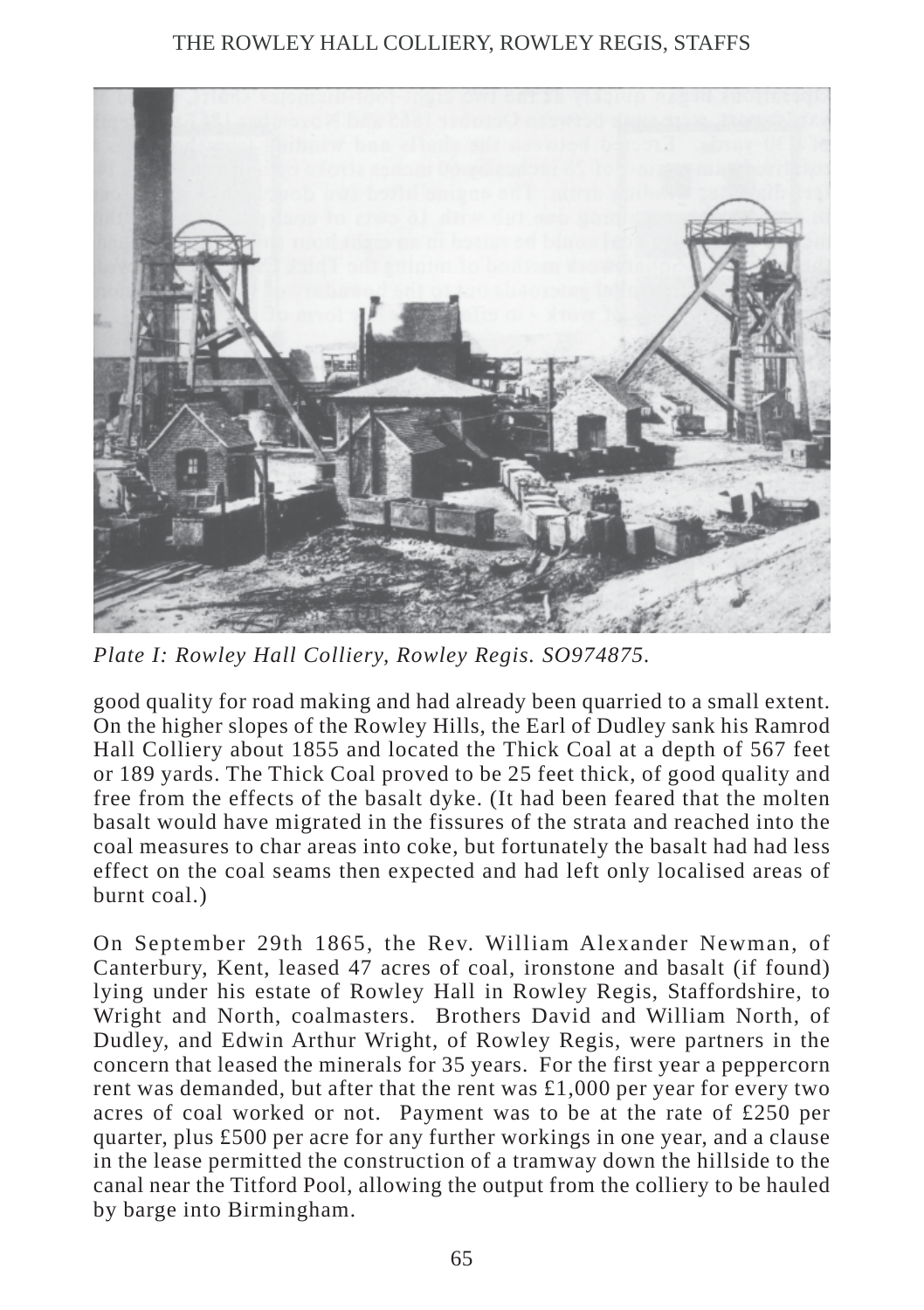#### BRITISH MINING No.63

Operations began quickly as the two eight-foot-diameter shafts, placed 35 yards apart, were sunk between October 1865 and November 1867 to a depth of 230 yards. Erected between the shafts and winding from both was a rotative beam engine, of 28 inches by 60 inches stroke cylinder, driving a 14-feetdiameter winding drum. The engine lifted two double-deck cages, one in each shaft, containing one tub with 16 cwts of coal per deck. By this means, 650 tons of coal could be raised in an eight hour shift. Underground, the traditional Squarework method of mining the Thick Coal was employed, driving pairs of parallel gateroads out to the boundary of the royalty before developing the sides of work - in effect, an early form of retreat mining.

Areas of the Thick Coal with bands of shale or basalt were also worked by a form of Longwall. The upper section of the coal was extracted by creating gate roads to cut the coal into blocks. These were then Longwalled. After the workings had settled, the lower section was extracted using the same methods. During this phase, a basalt dyke was located cutting through the coal seam to the west of the shafts. Gate roads were driven through the dyke and found the coal on the other side. One item noted was the slight coking of the coal in contact with the basalt. In other locations, notably in the Dudley area, such intrusions had destroyed large areas of the coal.

During 1868, Isaac Downing leased 23 acres of the Thick Coal to the south of the colliery to Messrs Wright and North for a term of 28 years at a cost of  $£11,350$ , increasing the royalty of the colliery to 70 acres. While driving gate roads in the royalty during 1871, some recent workings were found along the boundary with Joseph Hackett, leading to a claim for 900 yards of missing coal being lodged against Isaac Downing, with Wright and North demanding a lower rental. After a series of negotiations, the boundary line was redrawn by Mr Smallman, an independent mining engineer, so that Joseph Hackett lost 900 yards of unworked coal and paid £93 costs.

By 1875, various of David North's activities had strained his resources until he owed a debt of  $\pounds1,000$  to the partnership. He mortgaged his share of the colliery to Lloyd's Banking Co. until he could repay the money or the mining lease ended and, for our purposes, he disappears from the story.

Early in the life of the colliery, an endless chain system of underground tub haulage was installed. While this was not the first such system to be put into a Black Country colliery, it was one of the few existing at this period and created enough interest for the South Staffordshire and East Worcestershire Institute of Mining Engineers to pay a visit during the summer of 1876. On the surface was a 16 horse power steam engine which drove a chain down the side of the Downcast shaft to operate an endless chain along the main haulage road. Loaded tubs were clipped on to the moving chain and hauled to the shaft bottom. On the surface, the same engine operated a 1600-yard long endless chain system at a slight downhill gradient to the canal wharf near Oldbury, delivering 650 tons of coal per day to the waiting canal boats.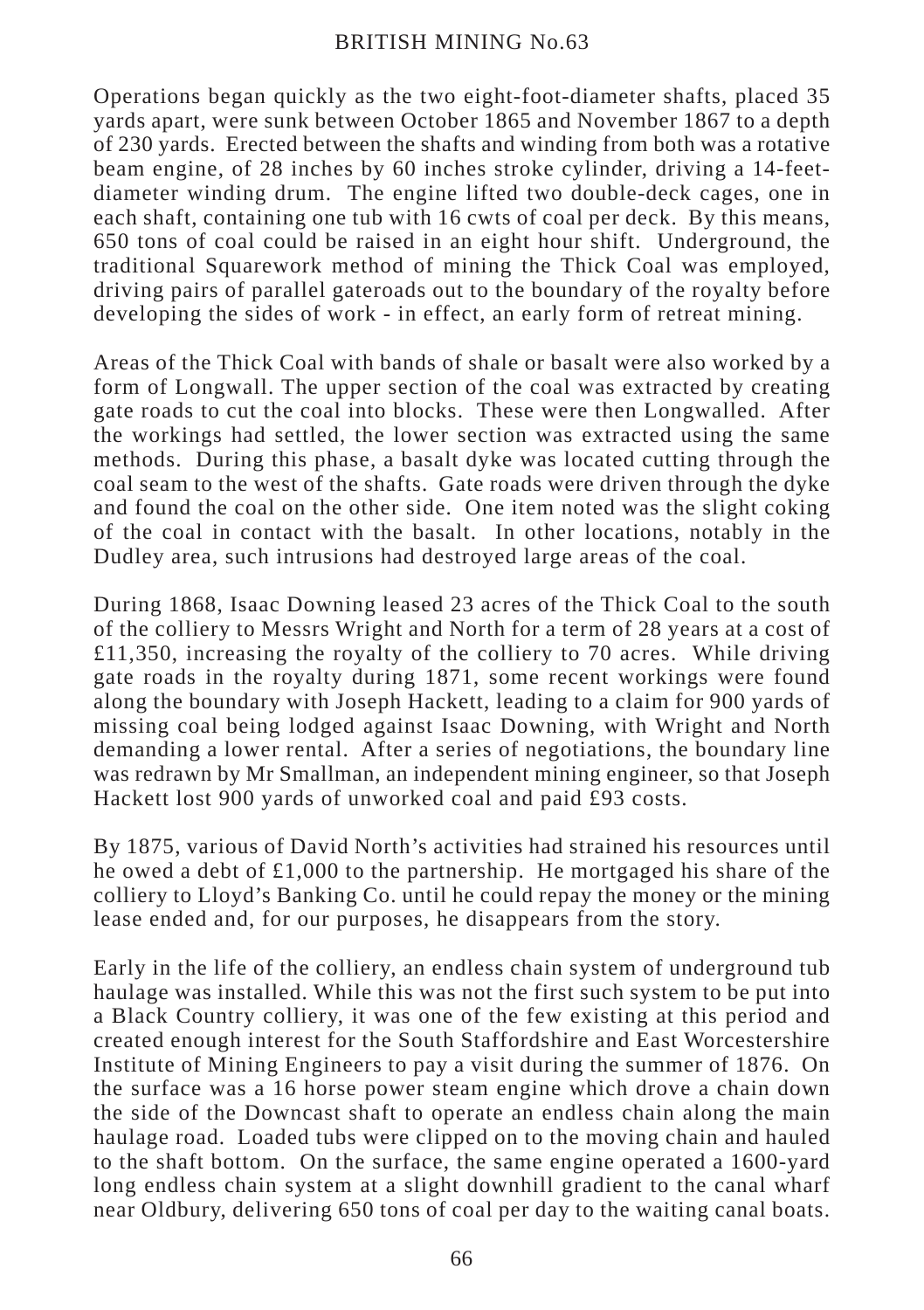## THE ROWLEY HALL COLLIERY, ROWLEY REGIS, STAFFS



Fig.2 Method of working the Staffordshire Thick Coal.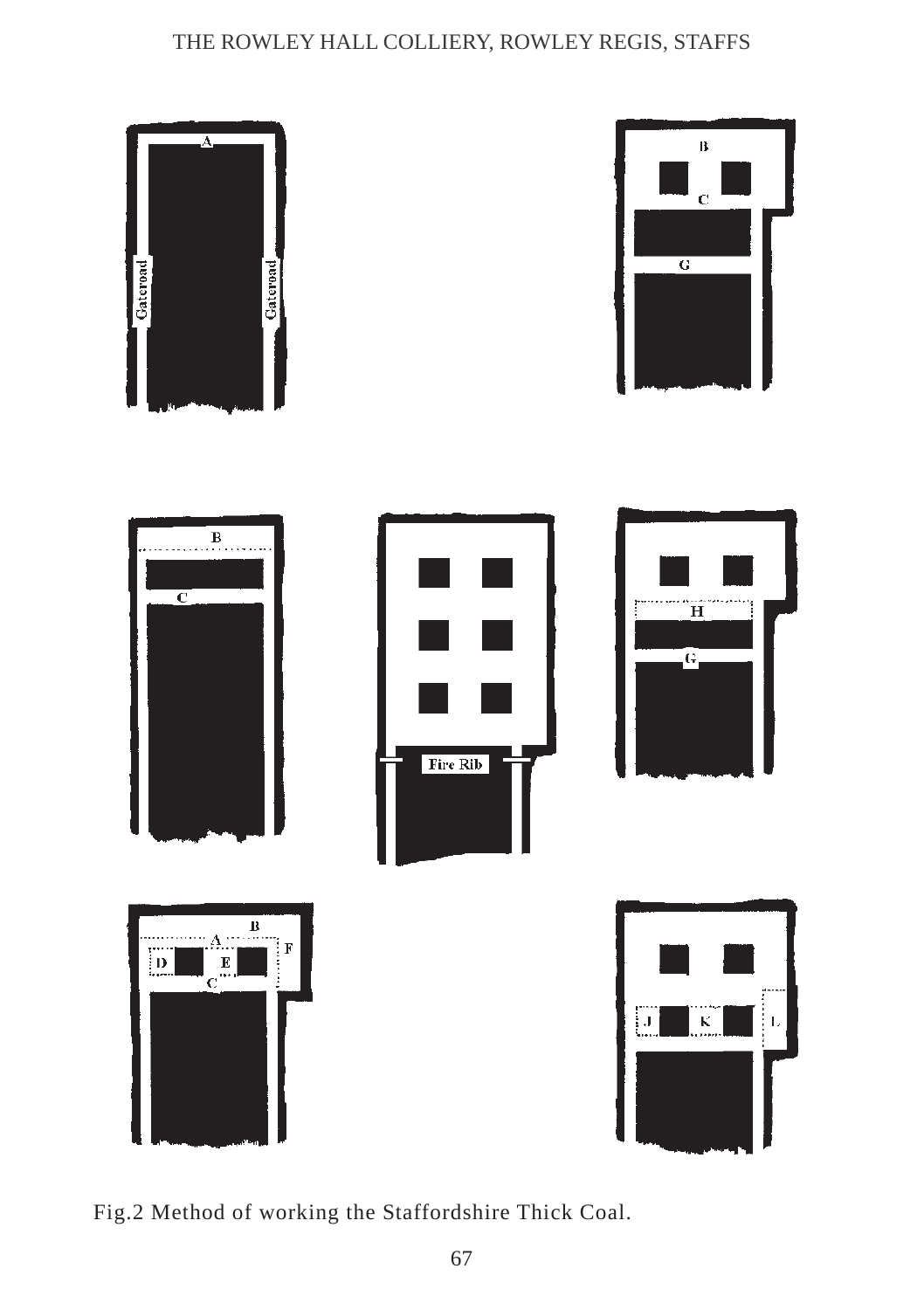#### BRITISH MINING No.63

The company had also opened a quarry in the basalt known as "Rowley Rag", and a branch of the haulage system delivered the tubs of rock to the canal wharf. With 80 men employed in the quarry, an output of 200 tons of basalt was produced each day and sent by canal to surface the roads of the area.

Mining of the Thick Coal continued until, by 1892, little unworked coal remained and in places some had already been worked again to remove the ribs and pillars. Wright and North sold the rest of the lease to Messrs Bassano, Son and Hawkes, who were working collieries in the Oldhill area to the west. They decided to deepen the shafts to the White Ironstone seam and acquired the lease of 60 acres of unworked Thick Coal. The new areas of coal needed new gate roads to be driven in the White Ironstone seam, eight yards below the collapsed Thick Coal workings. To speed up the driving, Maedermott's Perforator drill was used, with gelignite and compressed powder as explosives. By these means, a rate of 20 to 25 yards of driving per week was achieved in each gate road. Once this task was completed, the new company worked the 60 acres of coal by Longwall methods in two sections. It was estimated that the area would produce, at 25 feet thickness and allowing one-eighth for loss in working, about 32,800 tons per acre or a total of around 2,000,000 tons of coal. Based on other statements of around 17,000 tons per acre from the Thick Coal seam, this seems very optimistic.

In 1903 Messrs Bassano, Son and Hawkes sold out to the Titford Colliery Co., who worked the remaining Thick Coal seam until final closure at the end of the First World War in 1918.

### **STAFFORDSHIRE SQUARE WORK METHOD OF COAL EXTRACTION**

With a coal seam of the thickness of 30 feet or 10 yards, a method of mining unique to the area was developed. It was based on the standard Bord and Pillar method, but modified until the pillars became small and the bords huge.

Apart from its thickness, two further conditions were imposed by the seam. The first was that the coal was liable to outbreaks of spontaneous combustion, so each chamber was designed to be scaled off from the mine to smother such outbreaks. The second was that the workings were subject to localised earthquakes, known in the area as "Bumps". It was believed that the soft clay immediately beneath the Thick Coal relieved the pressure built up by exploding into the workings. Bumps were known from the early days of mining, but, because of the greater pressure, were more frequent and destructive in the deeper mines. Hamstead Colliery had an unenviable reputation for the severity and destructive nature of these earthquakes and Sandwell Park appears to have suffered its share of these bumps over the years. With the sinking of the Jubilee Colliery to a deeper level, they became more severe. The worst example occurred following abnormal weightings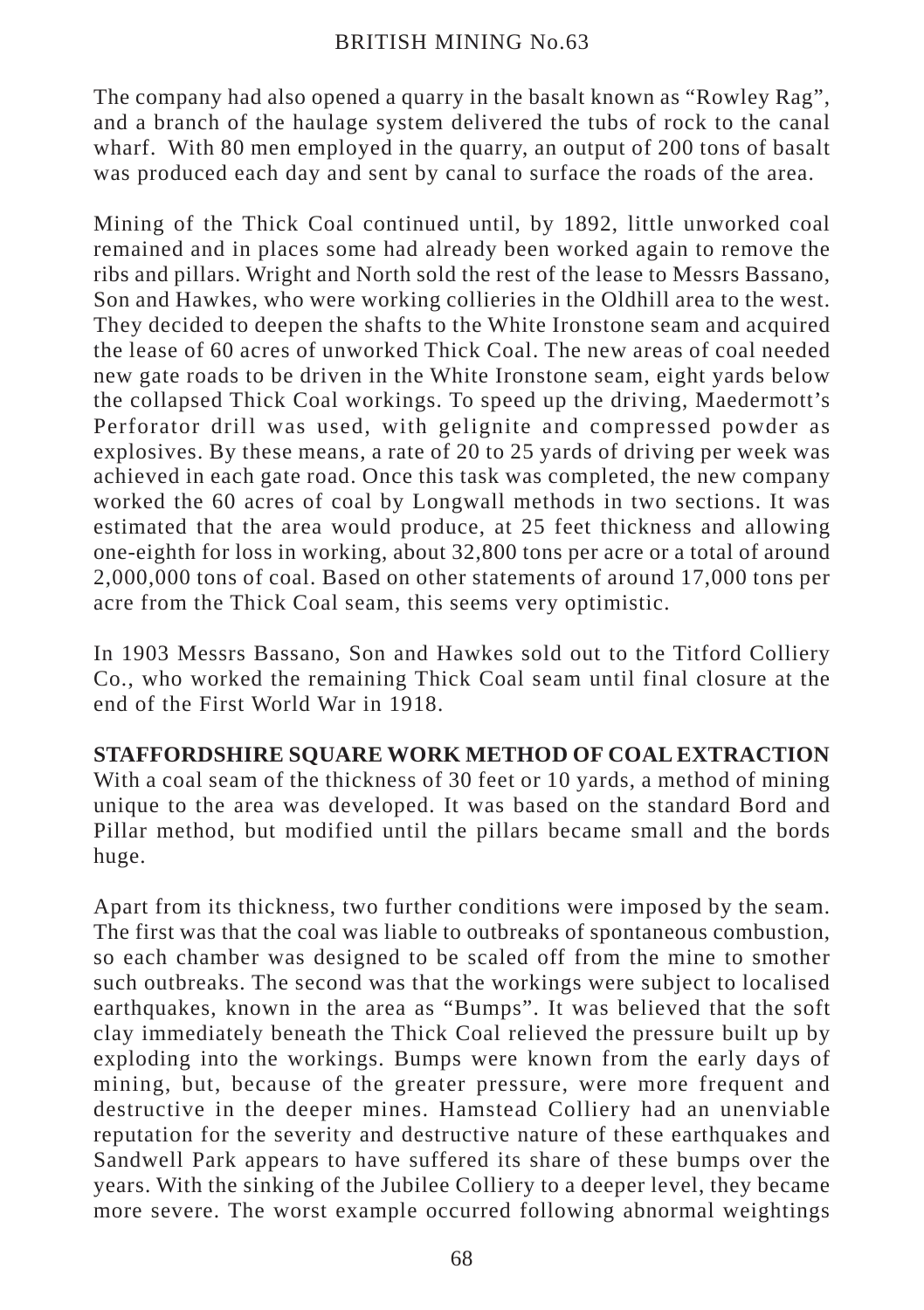towards the end of December 1919 and culminated in a bump which caused the deaths of two miners and the severe injury of another in January 1920.

Much criticized by H.M. Inspectors of Mines for the heavy toll of life lost by falls in the Sides of Work, the Staffordshire Square Work method lasted to the end of the coalfield in 1962. In the smaller collieries, it was used in a haphazard fashion, without the refinements of survey work, but the classic examples of Square Work were to be found in the larger collieries, of which Sandwell Park and Hamstead were the leaders.

## **DRIVING GATEROADS**

After the shafts had been sunk and the pit bottom had been developed to suit the expected output, the next operation was to drive a series of gateroads out to the boundary of the royalty to be worked. Two gateroads, each about three yards wide by about two yards high, were driven with the Benches, Slipper and Sawyer bands extracted. Cutting then

began in the Benches band, forming the top taken away in this part of the work. This was then undercut for a distance of about 15 feet and supported on short timbers called punchions. Two or three pikemen would then cut vertical grooves through the hanging coal at distances of about six feet, measuring from the rear of the undercutting and leaving several ribs of coal to support the hanging mass. These ribs were known as spurns and it was a matter of judgment by the pikeman as to the number and situation of these supporting ribs.

Once the Slipper and Sawyer coals had been cut through on at least one side, if not both, the spurns were reduced in size with a pick (known as a pike in South Staffordshire) and finally removed from a safe distance with a long handled pricker, which was a tool very similar to a boat hook. A single spurn was always left at the face and, when this was removed, the hanging mass would drop by its own weight. If it did not drop, however, some black powder would be put into a shot hole to help.

Timbers were set to support the new roof and the fallen coal was loaded into tubs and taken to the shaft bottom. After this, the sides of the gateroad were cut straight and timber was set as considered necessary. In Sandwell Park Colliery, the coal was of a soft nature and so the gateroads had a life of months rather than years. Because of this problem, the gateroads were driven with the Sawyer as the floor and the Brazils as the roof, with the Slipper, Sawyer and Benches being left underfoot in the gateroad to prevent the risk of creep.

Two parallel gateroads, 33 yards apart, were driven towards the boundary to form the main haulage roads of that area. As the driving advanced, other gateroads were turned off at regular intervals and driven towards the royalty boundary.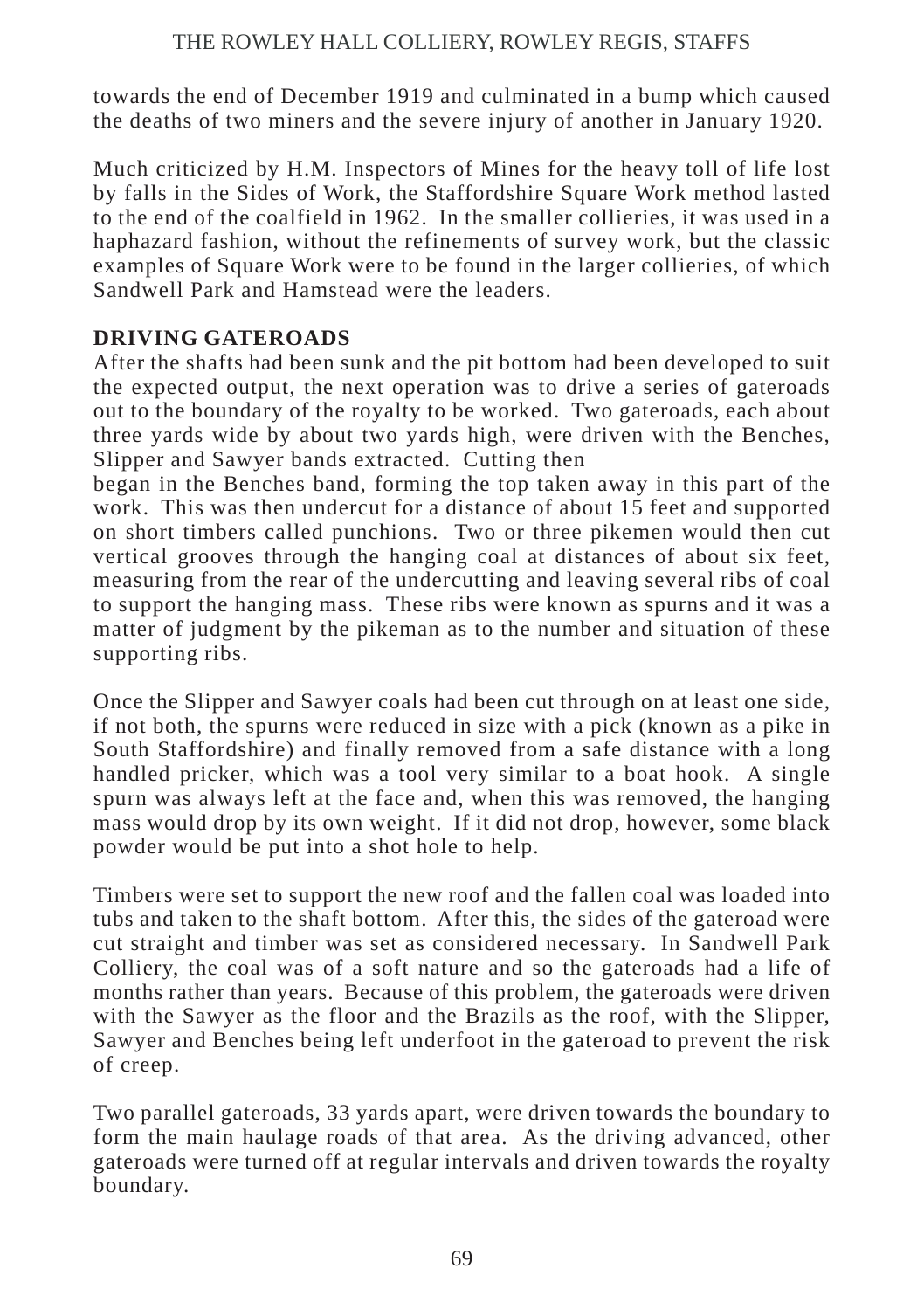## **CREATING SIDES OF WORK**

Once the boundary was reached, a rib of coal was left to protect the workings from the activities of the neighbouring colliery and then the development of the Sides of Work began.

First, a cross measures drift was cut between the parallel gateroads. Once completed, this was widened, or side lined, to a maximum of 10 yards. As this operation was under way, a second cross measures drivage, about five yards wide, was started to cut off a block of coal eight yards wide. All these operations were carried out in the lower six to ten feet of the seam.

At this stage the gateroads were side lined to a width of 10 yards (D and F). A further drivage east, of 10 yards wide, was put through the remaining block of coal to create two pillars of coal, each eight yards square with openings of 10 yards wide on three sides and an opening of five yards on the other.

When these operations had been completed, the dropping of the upper measures began. At the same time, a further cross measures opening (G) was cut in the coal, cutting off a rib 13 yards wide. The purpose of this was to permit the opening C to be subsequently side lined to  $10$  yards wide by cutting a slice of five yards off the 13 yard block, leaving an eight-yard thick pillar. The top coal in the back opening (B) was taken down in sections, with slice after slice being removed vertically. Areas of the back opening were then worked, the size of the area taken down depending on the strength of the roof. If the coal was soft and friable, then only small areas were cut and dropped, but, where the roof was strong, large areas of up to several hundred tons would be cut and dropped. As with the gateroads, the upper measures were grooved and spurns, aided by timber props, supported the coal to protect the colliers. Once the grooves were complete, or sometimes before, the coal was dropped, loaded into the tubs and removed. The same operations were then repeated through the succeeding measures to extract the full height of the seam.

While these operations were going on in the lower measures along the back rib, a five- yard-wide side lining (H), five yards wide, was taken off and the two gateroads widened to 10 yards. When a 10-yard-wide opening (K) was driven across to create two pillars, the Side of Work would have consisted of four pillars. In the openings B, D, E and F, the Veins and Fine coal measures were cut and dropped, followed by the Brazils. In the back opening, a further cross measures drivage was made at a distance of 13 yards from G. These openings were then side lined to 10 yards in width until the Side of Work consisted of six pillars of eight yards square, surrounded on all sides by openings of 10 yards wide.

In the last opening, nearest to the fore rib, only the lower measures had as yet been removed, while along the back rib and over the greater part of the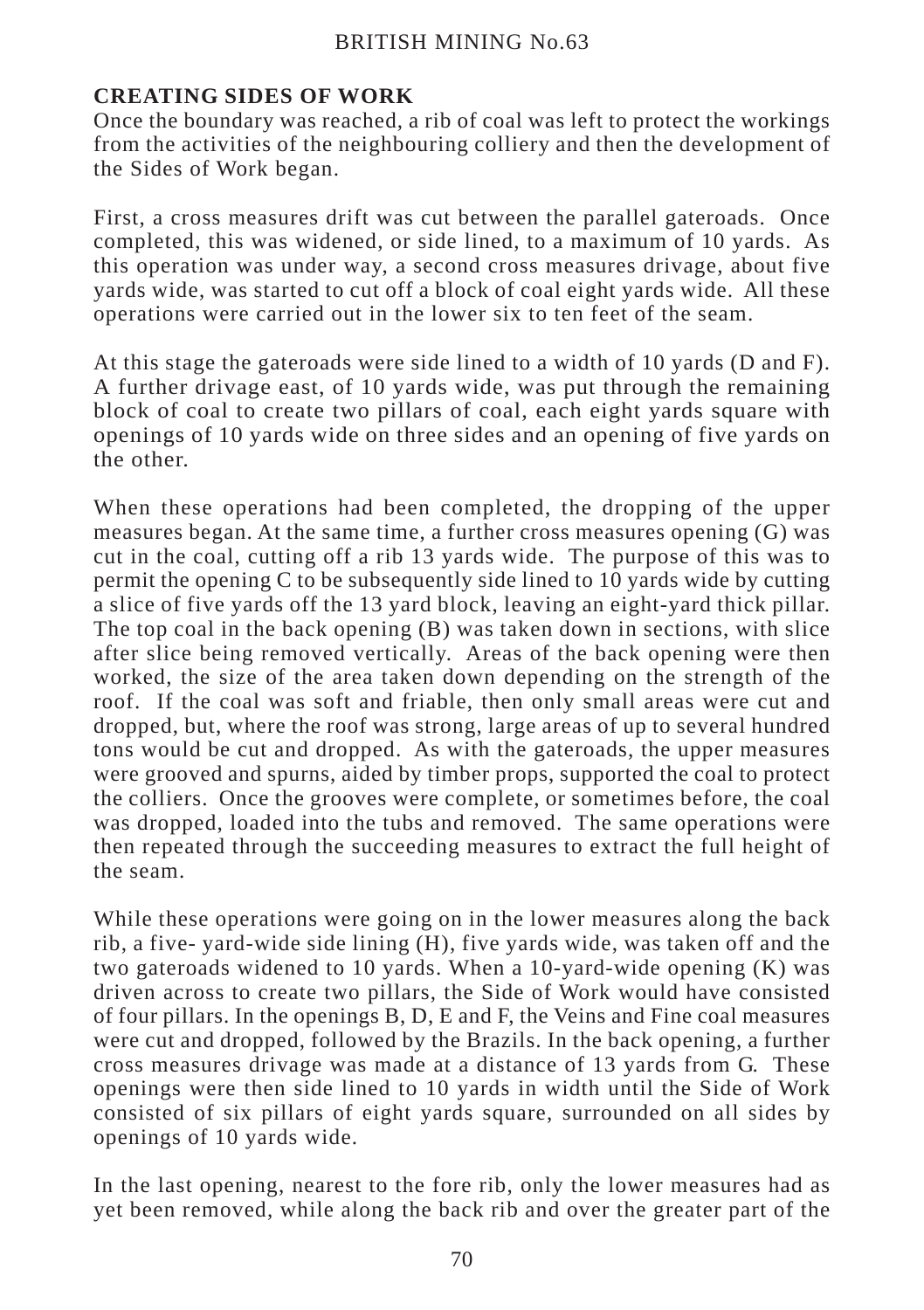

Fig.3 Plan of workings at Rowley Hall Colliery. Levels driven through the basalt into the Thick Coal Seam and workings.

chamber most of the coal had been removed. In fact, the roof would probably have fallen along the back rib and stopped operations. The upper measures along the fore rib would now be cut and dropped in ascending order around the two pillars. When cutting and dropping the upper measures, it was usual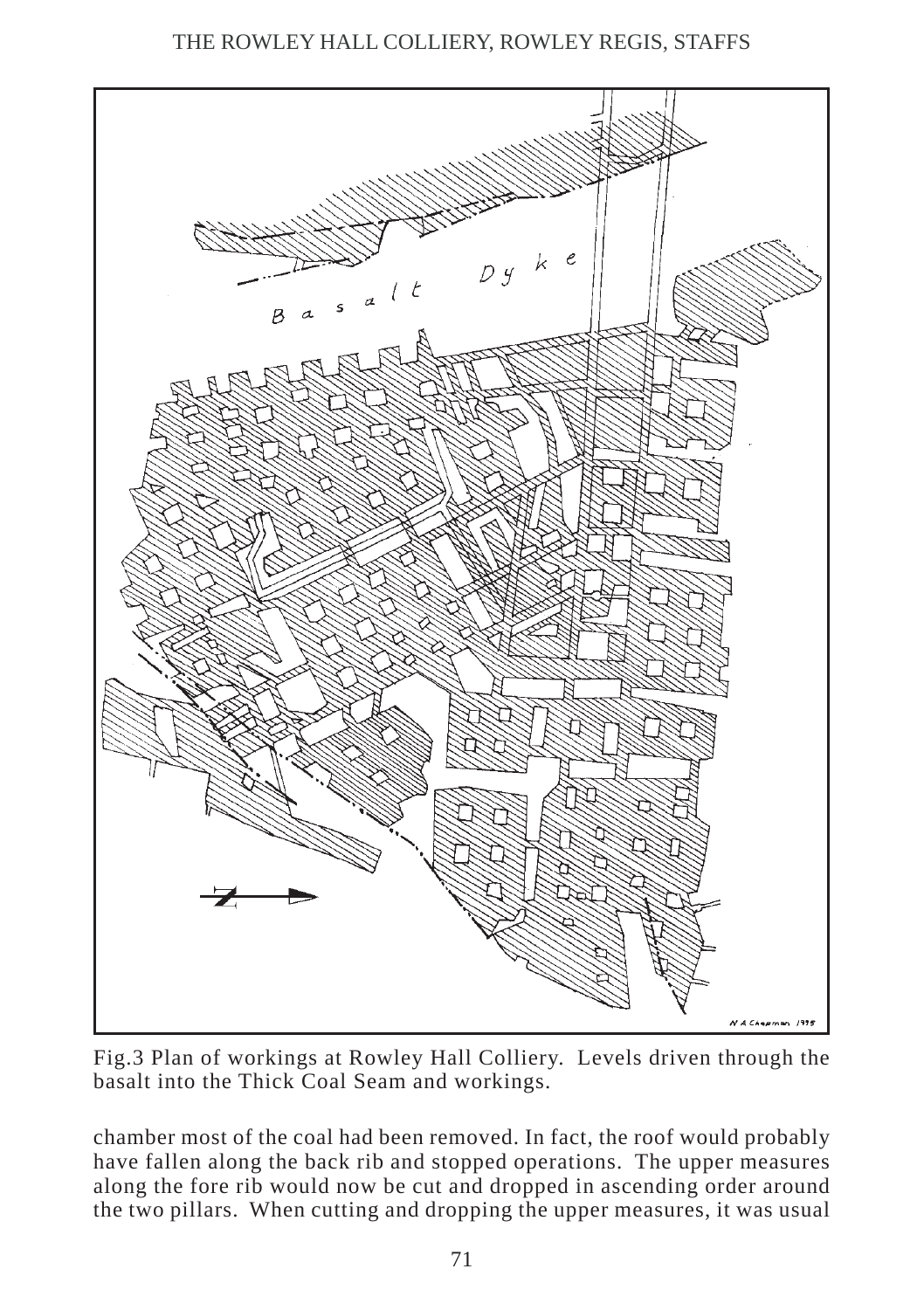to work up to the White Coal measure, as cutting any higher meant that the roof shales were brought down, leading to problems of having to sort the dirt from the coal. Sometimes, after the White Coal had been cut and removed, the higher measures of the Roofs and Spires would fall without bringing down the roof shales, and this coal was loaded up and removed. If a bad roof fall occurred while working a Side of Work, it usually proved almost impossible to timber and rework the chamber because of the height.

When all the remaining coal was cleared away from the Side of Work, the last opening, or bolt hole, was blocked off with a thick brickwork stopping to prevent the development of spontaneous combustion. Operations were then completed on this Side of Work, but nearby the next one was probably already being developed and the process repeated. At the end of the 19th century, eight Sides of Work were being worked at any one time at Sandwell Park, giving an output of about 1,000 tons per day. It was considered important to have enough work available, but not to have workings standing because of the risk of spontaneous combustion. When the coal had been worked once, much was left to be reworked again and again. Sometimes as many as four reworkings are known to have taken place, because of the large amount of small coal left in the mine. Such reworkings continued until spontaneous combustion broke out and forced the abandonment of mining.

### **ACKNOWLEDGEMENTS**

My thanks to Claire Heatherington, the Archivist, for bringing them to my attention. Thanks must also go to the Birmingham Central Libraries, Science and Technology Department, for supplying most of the other documents used in this article.

#### **REFERENCES**

*Colliery Guardian*, 1894, Volume 65, p.767 *Mining Journal*, 1869, Volume 39, pp.48 & 68

*Mining Journal*, 1876, Volume 46, p.735

Smethwick Library, Reference Department: The Mining Leases are held under 1807-1818 and 1647-98.

Paper submitted – January 12th 1999: Nigel A. Chapman.

14 Dorset Road. Edgbaston, BIRMINGHAM. B17 8EN